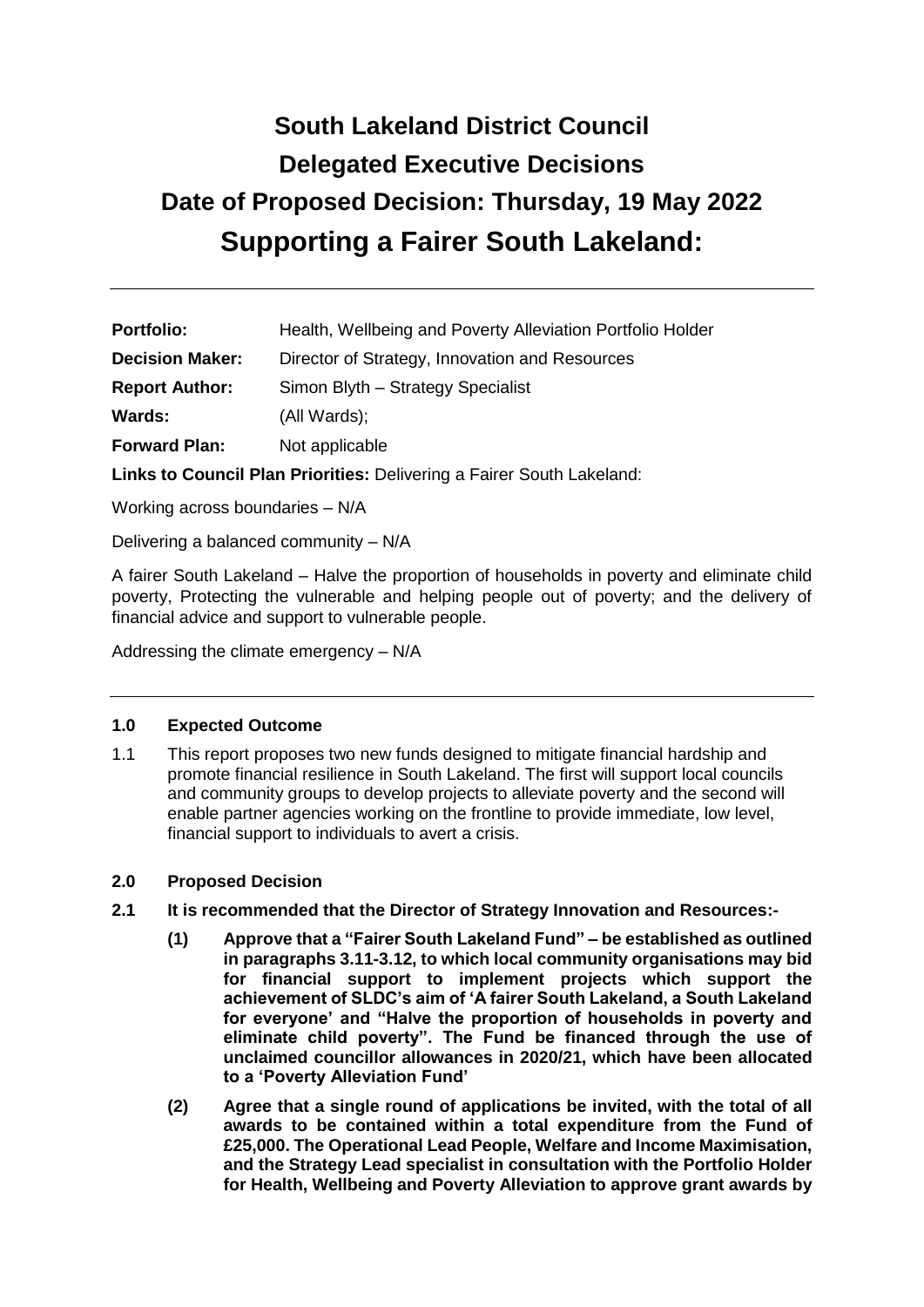**administrative decision in accordance with the eligibility criteria set out in paragraphs 3.11 – 3.12 of this report.**

- **(3) Subject to financial capacity remaining in the Poverty Alleviation Fund, delegate authority to the Operational Lead People, Welfare and Income Maximisation/ Strategy Lead Specialist in consultation with the Portfolio Holder for Health, Wellbeing and Poverty alleviation to approve a further bidding round. The Strategy Lead Specialist in consultation with the Portfolio Holder for Health, Wellbeing and Poverty Alleviation to approve grant awards by administrative decision.**
- **(4) Agree that an emergency fund be established and made available to the South Lakeland Building Financial Resilience Partners (as described in paragraph 3.14) for the support of clients in need of financial support to avert an immediate and serious financial crisis as set out in paragraph 3.13. The Fund be financed through the use of unclaimed councillor allowances in 2020/21, which have been allocated to a 'Poverty Alleviation Fund'. The Fund be established to a value of £2,000 (total) to be awarded to Partner Agencies with authority for the Partner Agencies to make payments to individual cases (based on the criteria detailed 3.14) being a maximum of £200 per individual/ household.**
- **(5) The Lead Specialist Legal Governance and Democracy (Monitoring Officer), Strategy Lead Specialist and the Portfolio Holder for Health, Wellbeing and Poverty alleviation, be authorised to approve the terms of, and enter into, the relevant funding agreements.**

#### **3.0 Background and Proposals**

#### **3.1 A Poverty Emergency**

3.2 On 6th October 2020 South Lakeland's Full Council meeting carried a motion to declare a Poverty Emergency, signed by Councillor Suzie Pye:

"I move that our Council pass a motion declaring a Poverty Emergency, and explore the feasibility of setting up a Poverty Truth Commission, working closely with our Morecambe Bay partners. This will aid our aim of tackling the root causes of poverty and inequalities, which is critical to the success of our Council Plan."

- 3.3 The Council Plan 2021 2026 has 4 priorities, with Priority 3 being "Delivering a fairer South Lakeland". Targets include halving the proportion of households in poverty and eliminating child poverty.
- 3.4 Compared to many parts of Cumbria and Lancashire, South Lakeland is generally prosperous with relatively low levels of most types of deprivation. This, however, masks some significant inequalities:
- median house prices across South Lakeland are almost eight times the average annual household income and up to 12 times income in some parts of the district (CACI Ltd). and there are 4,211 households on the Social Housing Register (December 2021)
- 6.9% of households in South Lakeland have an annual household income of under £10,000 and 14% of children live in low-income households (2019/20 (Cumbria Economy Tracker, District Level, March 2022)
- 13% of households are in fuel poverty driven both by low incomes and high heating costs in older, less well insulated homes
- there is major variation in life expectancy across the district, with, for example women in Ulverston West living 7.6 years longer than women in Ulverston East (men in Ulverston West live 3.8 years longer).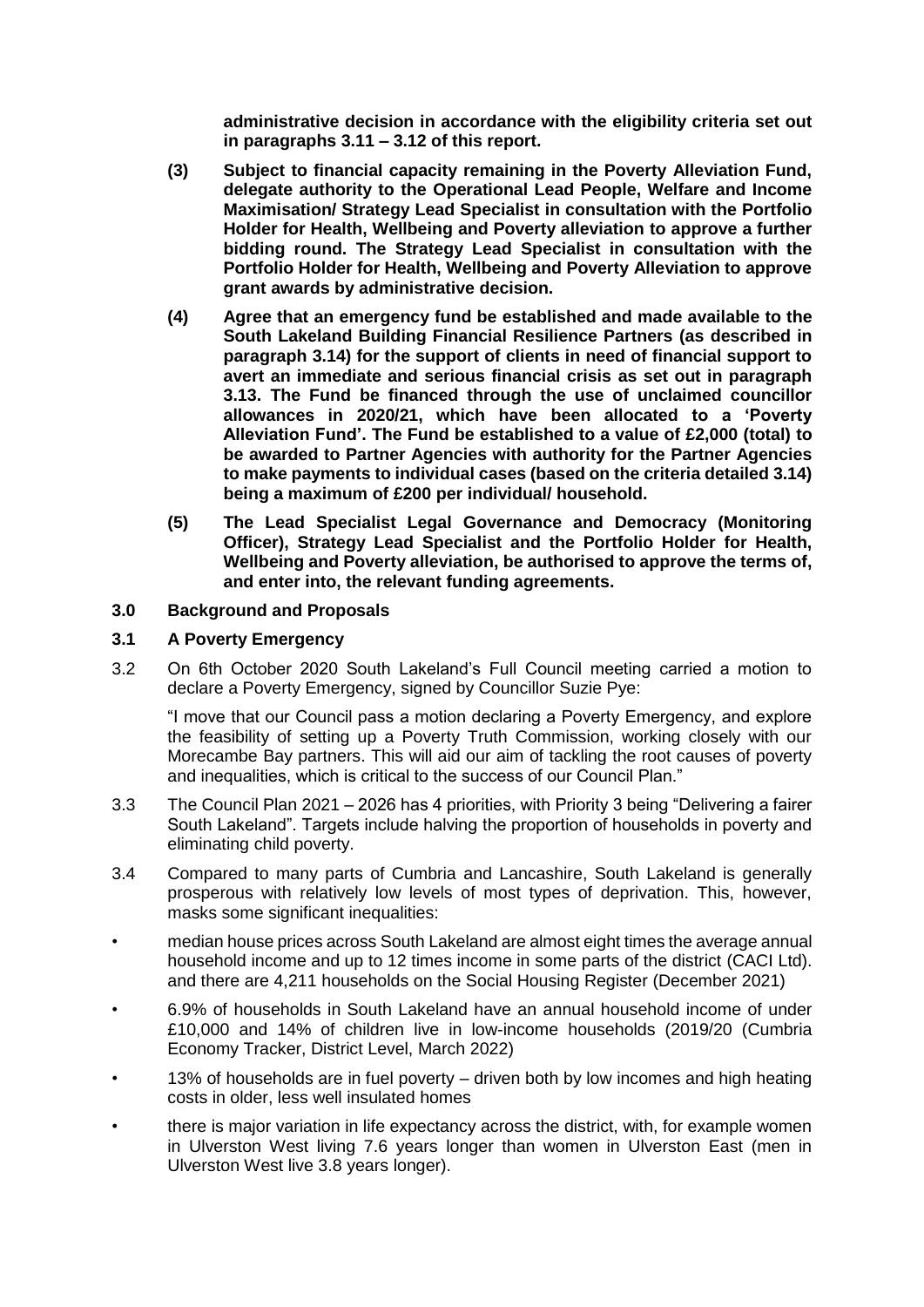- 3.5 The pandemic has exposed vulnerabilities in South Lakeland's local economy with a high dependency on the visitor economy (including accommodation, retail, food and drink, transport and visitor attractions) which has been directly affected in turn having an impact on the network of services (professional services, catering, building maintenance etc) which supports the visitor economy. With Covid-19 restrictions having now been lifted, there are positive signs of resilience and recovery in the economy, although cash flow and staffing continue to be challenging for businesses.
- 3.6 As a result of the uncertainty some people have found themselves at financial risk, often unexpectedly and suddenly. Some people are encountering the benefits system for the first time and having to budget and manage money carefully. They are having to do this in the context of the physical and mental health impacts of the Covid crisis. There is a need for support.
- 3.7 However the cost of living crisis is worsening in 2022 which has been dubbed the "Year of the Squeeze" (the Resolution Foundation). The cost of living is at a 30 year high. The new social care levy on National Insurance, the Universal Credit uplift removal and the freezing of the personal income tax allowance, combined with high inflation, an unprecedented rise in energy bills, and a rise in the cost of basic food items, all will impact low-income families the most.
- 3.8 The following recent news reports highlight the worsening situation in 2022:
	- Over a third (34%) of households will be unable to afford the cost of living by £8,600 this spring according to an analysis by the New Economics Foundation (NEF).
	- UK households who are "off-grid" and without access to mains gas face "a tsunami of poverty" as a result of rising bills, charities warn.
	- Research by the Joseph Rowntree Foundation (JRF) found the decision to uprate benefits by 3.1% in April - even though inflation is forecast to hit 7% will cause many of the UK's poorest families to be worse off financially. It found around nine million households who receive benefits due to low incomes will be £500 worse off on average due to inflation from April. Couple families with children in receipt of benefits due to low income will experience a real-terms cut of £720 per year, while the figure across all pensioner couples is £540 per year, according to the analysis.
- 3.9 This background highlights the need for SLDC to take immediate steps to establish the proposed schemes. It should be noted that the Council already has a number of initiatives in place to support those in poverty including:
	- significant grant funding support to Citizen's Advice, CVS and other 3rd sector agencies towards supporting those with financial and other issues in South Lakeland
	- Council schemes including the Council Tax Reduction Scheme, Discretionary Housing payments, Handy Person Scheme, Disabled Facilities grants, Cold to Cosy referrals and the Money advice service.
- 3.10 The funding for the proposed schemes in this report is from unclaimed councillor allowances in 2020/21, which were allocated to a Poverty Alleviation Fund.
- 3.11 The **Fairer South Lakeland Community Fund** (see appendix 4) will provide funding for community projects with longer term aims to tackle poverty. It is designed to facilitate community networks and support hubs which will enable local people to access support and advice. The funding round is for South Lakeland residents in the 2022/23 financial year – Post April 2023 the larger Westmorland and Furness Council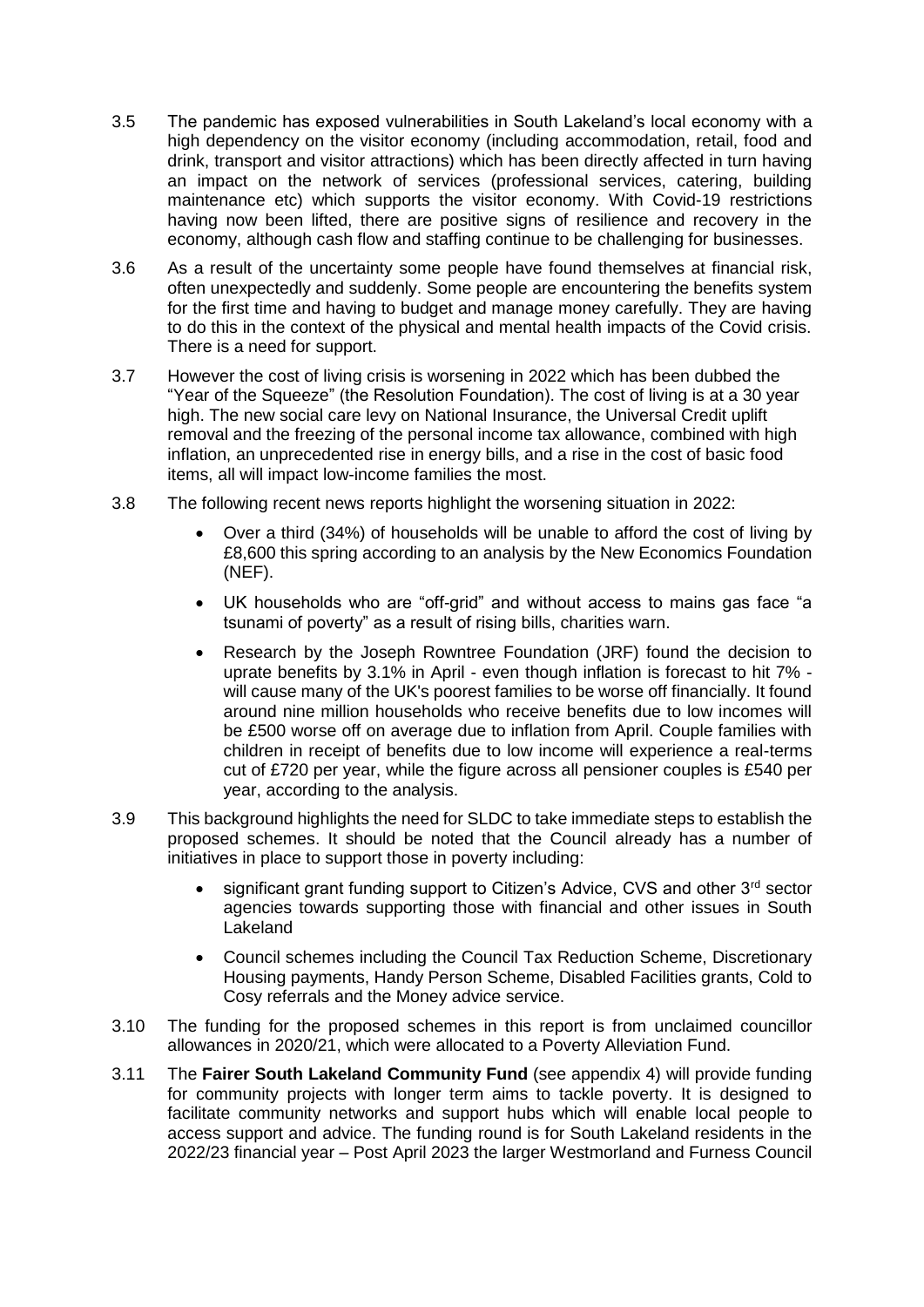will require a wider strategy to tackle poverty across the severely deprived urban areas of Barrow as well as the urban and rural areas of Eden and South Lakeland.

3.12 The funding is to benefit the local community, and we expect applicants will work with other funders, community organisations and agencies to maximise the impact in terms of reducing financial hardship.

For example the funding could support the following (which is a non-exhaustive list and other projects with the purposes set out in 3.11 above may be considered in the discretion of the Council):

- Community schemes/projects (e.g. community energy, repair/reuse, community food initiatives, community car share schemes, warm hubs and networking schemes)
- Schemes which target the alleviation of child poverty and promote inclusion in mainstream activities
- Projects to support local people in moving toward financial stability and security
- Projects supporting vulnerable people back into work
- Sustainable cost effective transport initiatives for example community lift-share, cycling and walking projects
- Behaviour change initiatives towards sound financial management

The Council will consider applications from Town and Parish Councils, local charities, community interest companies, voluntary groups and other not for profit organisations in South Lakeland. The proposals must have clear and measurable outputs and address poverty alleviation by supporting local communities and residents to become more sustainable and financially resilient. Impact will be monitored on numbers of people participating in the schemes as well as effect on household finances. The application process will include completion of an application form (see appendix 3).

- 3.13 The **Emergency fund** is for short term financial support for individuals / residents (up to £200 per individual/ household) to meet immediate and severe financial need – for example where the individual has a job interview or hospital appointment where travel costs are prohibitive or the family washing machine or fridge has broken and there are no family savings.
- 3.14 The Emergency fund (£2000 total to be split between successful agencies) will be allocated to partner agencies who made a case for this extra support (for example Citizen's Advice, Age UK) working on the front line. The Portfolio Holder and the Strategy Specialist would determine allocations based on agency's written submissions. An assessment would be made by the partner agency with the presenting client and where the need is assessed by the agency to be true and immediate (in their professional judgement) an award would be made by the agency to the client. The partner agency would first investigate all other available sources of funding and other support before making an award. The fund is targeted at those situations where there is a gap in service/ provision, and would enable the recipient to keep their head above water. Criteria for an award will be worked up based on existing similar arrangements agencies have used in the past and will be part of the agencies original submission. The funds should be spent within 12 months from the award allocated.
- 3.15 Partner agencies include: Kendal College, Manna House, Cumbria Action for Sustainability, South Lakes Housing, Inspira, UCLAN, South Lakes Carers, Cumbria CVS, GLL (Leisure Centre), Cumbria County Council, Kendal and District Lions, Queen Katherine School, Age UK, Oxley Group, Citizens Advice, Kendal College, Kings Food Bank, Department of Work and Pensions, Morecambe Bay Health Trust, Kendal CAP, Springfield, GCAN/ PEAT, Pennine Community Credit Union, Waste into wellbeing.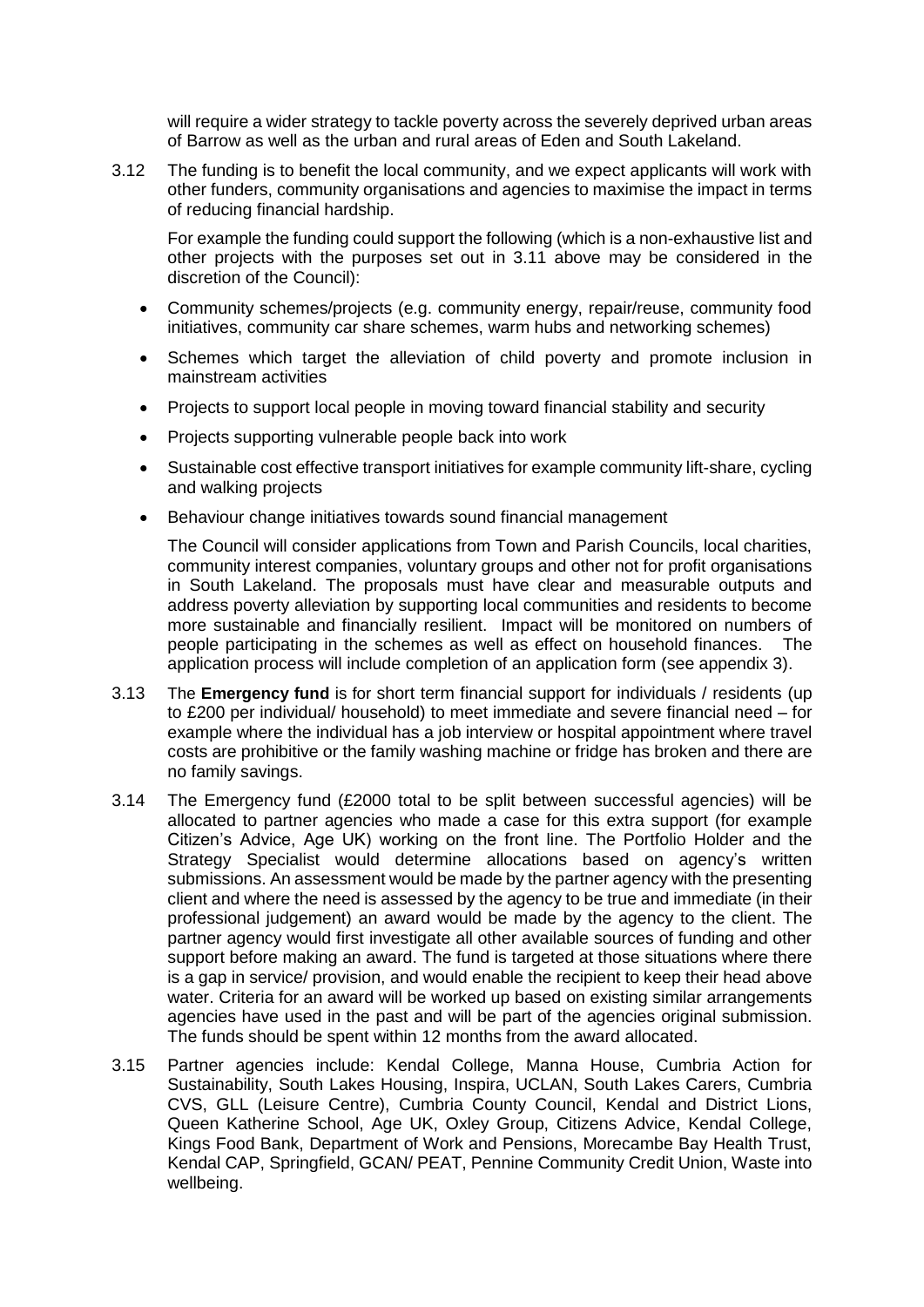3.16 The Emergency fund would work with agency's own payment systems and all payments made would be logged and reported back to the Council via quarterly review meetings. This will enable an analysis of impact and outcome against our Council plan targets of halving the proportion of households in poverty and eliminating child poverty.

| <b>Appendix No.</b> | <b>Name of Appendix</b>                                   |
|---------------------|-----------------------------------------------------------|
|                     | EIA                                                       |
|                     | <b>HSEI IA</b>                                            |
| 3                   | Draft application form Fairer SL Community Fund           |
|                     | Fairer South Lakeland Community Fund criteria and process |

# **4.0 Appendices Attached to this Report**

# **5.0 Consultation**

5.1 The report author has consulted with the Portfolio Holder for Health, Wellbeing and Poverty Alleviation, Strategy Lead and Specialist Strategy officers and Director of Strategy, Innovation and Resources, In addition all SLDC Operational Leads have been contacted. There has also been consultation with Citizen's Advice, Manna House and Age UK South Lakeland.

# **6.0 Alternative Options**

6.1 The Council could use the allocated funding available for tackling poverty for specific schemes – however we have consulted with partners through the Building Financial Resilience Partnership and the proposed approaches have had most support. We believe that the present situation for many residents is such an immediate and serious matter that community and individual projects which support resilience and help avert a crisis is the best option.

# **7.0 Implications**

## **Financial, Resources and Procurement**

7.1 There is currently a balance of £85k in the Personal Financial Resilience reserve, therefore expenditure is provided within an existing budget.

Per 10.7 (e) of the Financial Procedure Rules each reserve has one member of staff that is responsible for the reserve and who can authorise any transactions from it. In Section 6a of the 2022/23 budget book the responsible officer is the Operational Lead - People, Welfare and Income Maximisation.

Per 10.9 of the Financial Procedure Rules this officer can authorise spend up to £60,000 from the reserve, Cabinet can approve spend up to £100,000 and then Council would have to approve any spend over £100,000.

## **Human Resources**

7.2 The 2 schemes will be managed by existing officers in the Strategy and Case

Management departments who have experience of similar schemes in the past (the Climate Change Community Fund and the Covid 19 Fund for example).

## **Legal**

7.3 This report seeks Director approval to set up a new grant funding scheme 'Fairer South Lakeland Fund' and also an 'Emergency Funds' grant arrangement with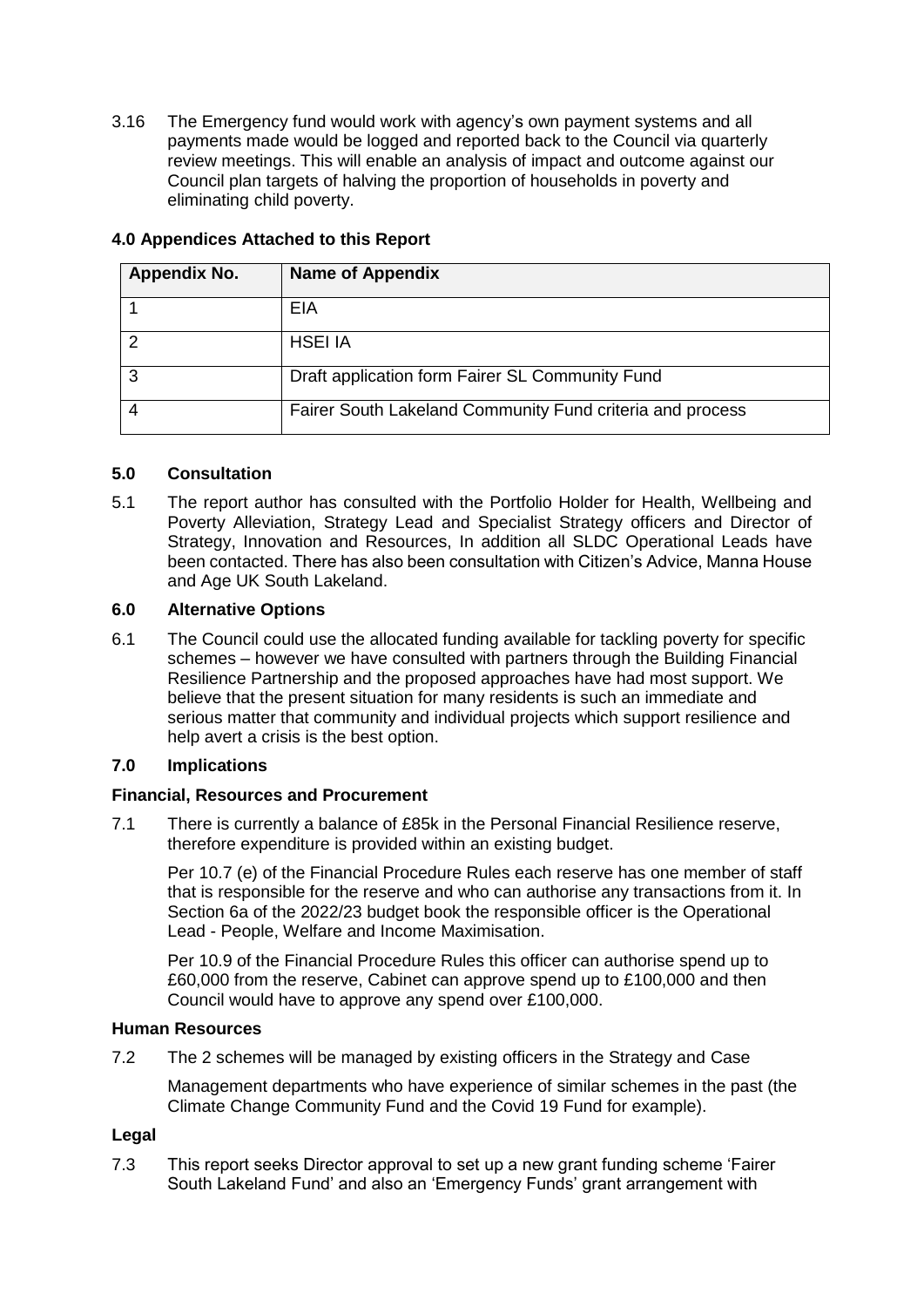partner agencies. The report also seeks delegated authority to determine grant applications in accordance with the eligibility criteria set out in the report and to enter into the appropriate funding agreements.

7.4 Legal advice will be provided in respect of appropriate agreements for recipients of the Fairer South Lakeland Fund and for partner agencies in receipt of Emergency Funds.

#### **Health, Social, Economic and Environmental**

- 7.5 Have you completed a Health, Social, Economic and Environmental Impact Assessment? Yes (attached at Appendix 2)
- 7.6 If you have not completed an Impact Assessment, please explain your reasons:
- 7.7 Summary of Health and Sustainability Impacts

|                                          |                                                                                      | <b>Positive</b> | <b>Neutral</b> | <b>Negative</b> | <b>Unknown</b> |
|------------------------------------------|--------------------------------------------------------------------------------------|-----------------|----------------|-----------------|----------------|
| <b>Environment</b>                       | Greenhouse gases                                                                     |                 |                |                 | X              |
| and Health                               | emissions                                                                            |                 |                |                 |                |
|                                          | <b>Air Quality</b>                                                                   |                 |                |                 | X              |
|                                          | <b>Biodiversity</b>                                                                  |                 |                |                 | X              |
|                                          | Impacts of Climate<br>Change                                                         |                 |                |                 | X              |
|                                          | Reduced or zero<br>requirement for energy,<br>building space, materials<br>or travel |                 |                |                 | X              |
|                                          | <b>Active Travel</b>                                                                 |                 |                |                 | X              |
| <b>Economy and</b><br><b>Culture</b>     | Inclusive and sustainable<br>development                                             |                 |                |                 | X              |
|                                          | Jobs and levels of pay                                                               |                 |                |                 | X              |
|                                          | Healthier high streets                                                               |                 |                |                 | X              |
|                                          | Culture, creativity and<br>heritage                                                  |                 |                |                 | X              |
| <b>Housing and</b><br><b>Communities</b> | Standard of housing                                                                  |                 |                |                 | X              |
|                                          | Access to housing                                                                    |                 |                |                 | X              |
|                                          | Crime                                                                                |                 |                |                 | X              |
|                                          | Social connectedness                                                                 |                 |                |                 | X              |

# **Equality and Diversity**

- 7.8 Have you completed an Equality Impact Analysis? Yes (attached at Appendix 1)
- 7.9 If you have not completed an Impact Assessment, please explain your reasons:
- 7.10 Summary of Equality and Diversity impacts

| Please indicate: $P =$ Positive impact; $0 =$ Neutral; N = Negative; Enter "X" |   |   |   |   |
|--------------------------------------------------------------------------------|---|---|---|---|
| Age                                                                            | D | ↗ | 0 | N |
| <b>Disability</b>                                                              | Р |   | 0 | N |
| Gender reassignment (transgender)                                              | D |   | 0 | N |
| Marriage & civil partnership                                                   | D | Х | 0 | N |
| <b>Pregnancy &amp; maternity</b>                                               | D | X | 0 | N |
| <b>Race/ethnicity</b>                                                          | D |   | 0 | N |
| <b>Religion or belief</b>                                                      | D | Χ | 0 | N |
| Sex/gender                                                                     | D |   | 0 | N |